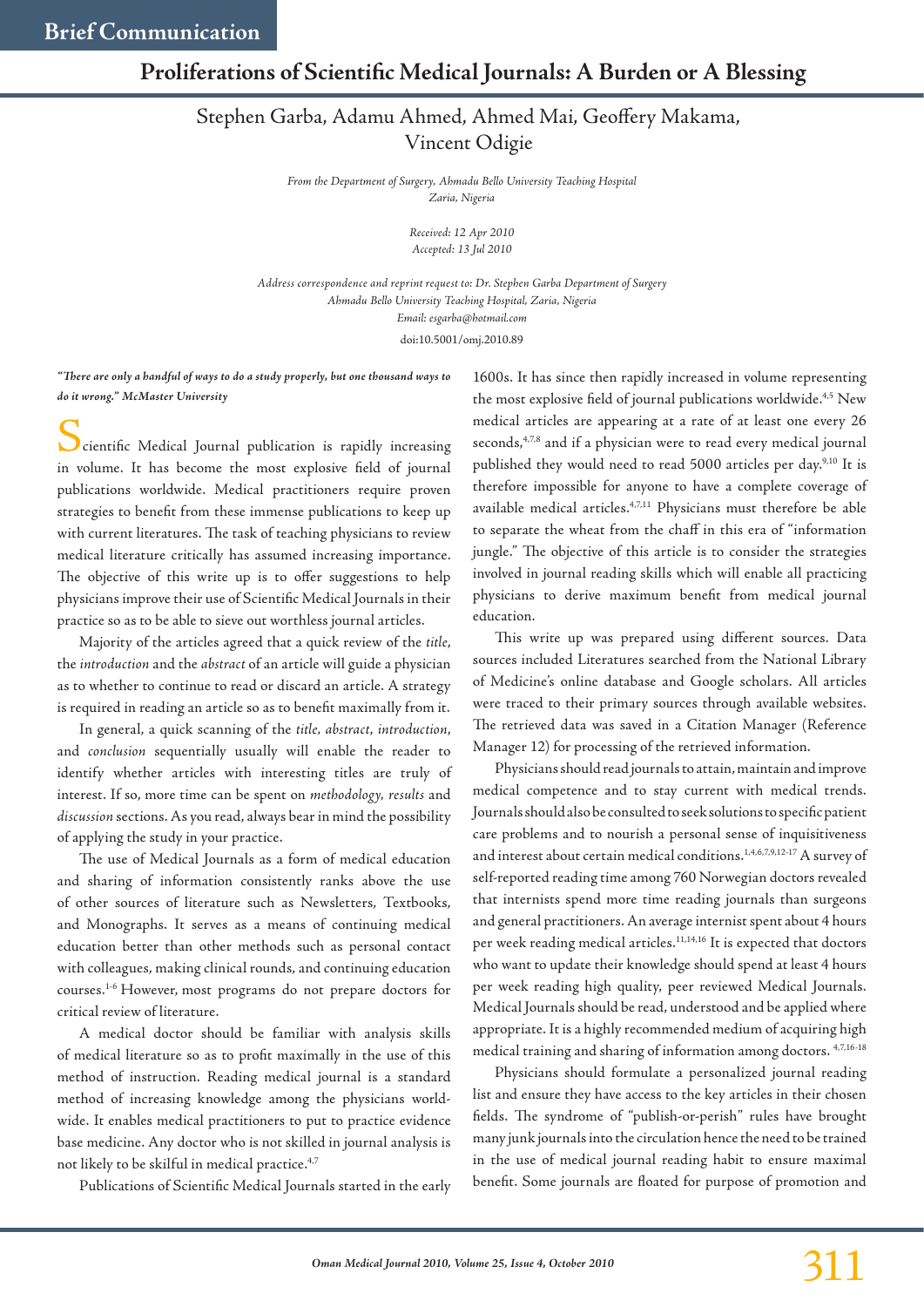they disappear from circulation after the aims have been achieved. If a doctor is looking for a high yield journal for information, there are guidelines that must be followed. Articles are chosen for their clinical and methodological relevance. It is pertinent to say that an article should not be judged by the journal in which it is published. A useless article may appear in a well respected journal and a good article in a relatively unknown journal. However, physicians are advised to select high-yield journals for regular reading and continue to add relevant ones to their list of Journal armamentarium. Do not jettison everything published and consider only the weaknesses of a study. Doctors should know that there is no such thing as a perfect article.<sup>9,10,19,20</sup> Always scan an article for technical complexity; if the technical complexity of the article far exceeds your ability to comprehend it, quickly discard it and move ahead.

Journal Articles are broadly grouped into four categories: Editorials, Clinical reviews, Education and debate and papers. Physicians' reading areas should embrace all the four categories.<sup>21</sup> Your reading material should reflect the purpose of reading. A doctor will either be reading to find a specific solution to a clinical problem or to keep abreast of medical advance. In every good journal, every study has a purpose. The purpose of the article must satisfy your reason for reading the journal. The purpose of a published article or study can be found by reading the Introduction, Methods and the first paragraph of the Discussion.<sup>3,7,19,22-24</sup> This triad will give the direction of the journal article and whether it is worth spending time on. Sometimes doctors come across bizarre cases in unfamiliar grounds. What steps should they take? When a Physician comes across an unusual disease about which he or she needs specific information, *scanning a textbook* followed by reading a quality *review article* is an excellent approach. This process may be followed by scanning articles from "how to" journals such as *Patient Care* journals to identify practical insights. Finally, scanning *original research* articles will identify recent advances in the subject being considered. Original reports are first-hand accounts of planned investigations and their results. One should read only original articles that have direct bearing on his own clinical practice. In contrast, when a Physician is reading to keep abreast generally, he should include a few good review articles as they recently appear and scan reports of original research articles. These guidelines will help all doctors to formulate what articles to read in order to maximise time spent on journal reading.

Having selected a high yield article to read, there are further steps to take in reading the articles. A doctor cannot read all the available and relevant articles in his career. One of the major objectives for reading the medical literature is to develop clinical competence; this task is accomplished through efficiently extracting from the literature properly validated advances in medical knowledge of direct relevance to the physicians' own

practice. Physicians can derive immense satisfaction from keeping abreast of new developments in patient care by regularly scanning medical journal literature. Physicians must be learners throughout their careers and the learning must be self-directed, active and independent. The best way to reach this goal is to devote regular time to medical literature at least 30 minutes to one hour per day. However as the great volume of journal literature precludes physicians from reading all of it, *special tactics* of scanning, selecting and reading medical articles are necessary.

How then can one critically scan an article that has been selected for further reading? Even many experienced Physicians lack the skills, or, if they have the skills, they may have low selfconfidence in their ability to read the article critically. These skills are seldom taught formally during medical school or residency training. Even the most dedicated readers will receive few benefits for their efforts if they lack the ability to separate the valuable contributions from trivial or misleading articles.<sup>1,4,6,7,18</sup> Reading strategies are required. (Fig. 1)



**Figure 1:** A Quick Guide for Selecting an Article for Further Reading.

Physicians should begin reading an article by looking at the Title of the article to determine general interest. If the title of the article is not interesting or appears not to be relevant to your practice, please abandon the article. Next, verify the article's relevance by reading the Summary or the Abstract. A high-quality structured abstract is a good outline of a study. An abstract will enable you to have a bird's eye view of the study. It is informative and should be able to stand apart from the article, but should not be used as the sole basis for a critical opinion of the study's validity. 7,23,25,26 You must ask yourself a very valuable question when you go through a journal article. Examine to see that even if the article's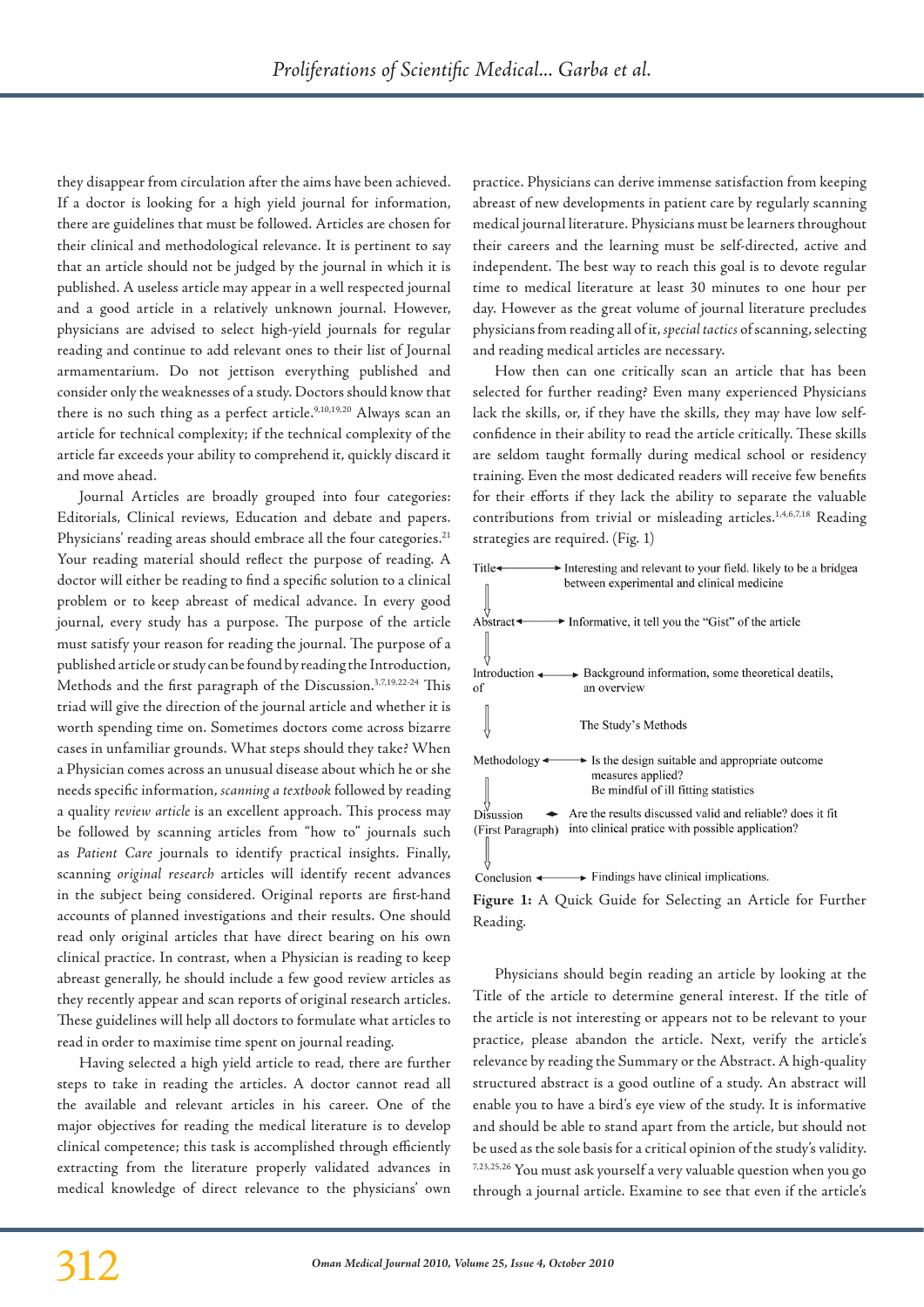findings are true, and whether it is useful in clinical practice? Can it lead to a change of clinical practice? Is it of practical use for the reader, given his or her peculiar practice setting and peculiar patients especially in an African setting? Physicians should endeavor to know more than elementary descriptive statistics as greater than 42% of journals use statistical methods beyond elementary descriptive statistics. Critical reading of medical literature requires an understanding of many statistical methods.<sup>27</sup> The main objective of reading an article is to increase knowledge which may change or improve clinical practice. Applicability of any study is summarized in two words; *validity* and *reliability.* Reliability is the degree of consistency between repeated measures of the same thing. If the study was repeated, would the same data be obtained? Validity is the degree to which a study achieves the aim for which it was designed; does it represent the truth? Of the two concepts, validity is the most important but the most difficult to assess and above all the more subjective of the two. The two measures, validity and reliability are not mutually exclusive.7,23,25,26 A study's findings may be very reliable yet invalid.

There are two types of validity; internal and external. Internal validity usually refers to the ability of the study design to measure what it was intended to measure within the confines of the study. External validity has to do with whether conclusions can be applied to settings different from that used for the study, including the reader's practice.<sup>7</sup> Therefore, providing answers to the above questions will assist you to know if the study is valid. Validity and applicability of a study start with the introduction section. What was the previous outcome of earlier studies? Make sure that the design is appropriate under methodology. Be sure that the study covered adequate period of study. Are the criteria for inclusion and exclusion of subjects clear? Were subjects randomly assigned? Was the randomization method described? Asses the outcome measures used in the study and be sure it is appropriate. Are statistical methods outlined appropriately? Satisfactory answers to the questions will attest to the validity and reliability of the study.7,23 Remember that the result of a regular journal reading is the development of competence and confidence in distinguishing new findings that are reliable and valid from those that are not and deciding when new information should lead to a change in clinical practice. Remember also that "the only conclusion that a reader should make from a poorly designed study is that no conclusion can be made." 13,28

With the rapidity of increase in medical knowledge, physicians will have to rely heavily on medical journals to increase knowledge and improve medical competence. Reputable journals are to be selected for regular readings. Most doctors cannot read critically and some lack the knowledge in biostatistics needed to interpret many of the results in published clinical research. Teaching programs should include more effective biostatistics training in medical curricular to successfully prepare doctors for this important all-time learning skill. Most biostatistical education occurs in the pre-clinical years of medical school and the intensity of training varies dramatically among institutions. It is the responsibility of individual physician to become competent not only in clinical practice, but also competent consumers of the medical literature. Effective strategies for journal reading should be developed by each medical practitioner so that current literature can be critically reviewed.

## **Acknowledgements**

The authors reported no conflict of interest and funding has been received on this work.

## **References**

- 1. Ana J. The role of a general medical journal. (Review). BMJ 2004;328:591.
- 2. Chalmers I, Tröhler U. Helping physicians to keep abreast of the medical literature: Medical and Philosophical Commentaries, 1773-1795. Ann Intern Med 2000 Aug;133(3):238-243.
- 3. Gross JB. Studying a Study and Testing a Test. How to Read the Medical Literature. Anesthesiology 1991;75:1128.
- 4. Linzer M, Mercando A, Hupart KH. Role of a medical journal club in residency training. J Med Educ 1986 Jun;61(6):471-473.
- 5. Linzer M, DeLong ER, Hupart KH. A comparison of two formats for teaching critical reading skills in a medical journal club. J Med Educ 1987 Aug;62(8):690-692.
- 6. Novack L, Jotkowitz A, Knyazer B, Novack V. Evidence-based medicine: assessment of knowledge of basic epidemiological and research methods among medical doctors. Postgrad Med J 2006 Dec;82(974):817-822.
- 7. Gehlbach SH, Bobula JA, Dickinson JC. Teaching residents to read the medical literature. J Med Educ 1980 Apr;55(4):362-365.
- 8. Maize JC. How a Medical Journal Comes About: Goals, Attainments, and Aspirations. Am J Dermatopathol 1986;8:1.
- 9. Chalmers I, Tröhler U. Helping physicians to keep abreast of the medical literature: Medical and Philosophical Commentaries, 1773-1795. Ann Intern Med 2000 Aug;133(3):238-243.
- 10. Neely JG, Hartman JM, Wallace MS. Building the powerful 10-minute office visit: Part II. Beginning a critical literature review. Laryngoscope 2001 Jan;111(1):70-76.
- 11. McKusick VA; MEDICINE. Medicine (1922- ). Biography of a medical journal. (Article). Medicine (Baltimore) 1985 Jul;64(4):217-218.
- 12. Brown AF. Why buy a medical journal? Emerg Med Australas 2004 Feb;16(1):1-3.
- 13. Guyatt GH, Sinclair JM, Cook DJ, Glasziou PM; Evidence-Based Medicine Working Group and the Cochrane Applicability Methods Working Group. Users' guides to the medical literature: XVI. How to use a treatment recommendation. JAMA 1999 May;281(19):1836-1843.
- 14. Linzer M, Brown JT, Frazier LM, DeLong ER, Siegel WC. Impact of a Medical Journal Club on House-Staff Reading Habits, Knowledge, and Critical Appraisal Skills: A Randomized Controlled Trial. Surv Anesthesiol 1989;3:137.